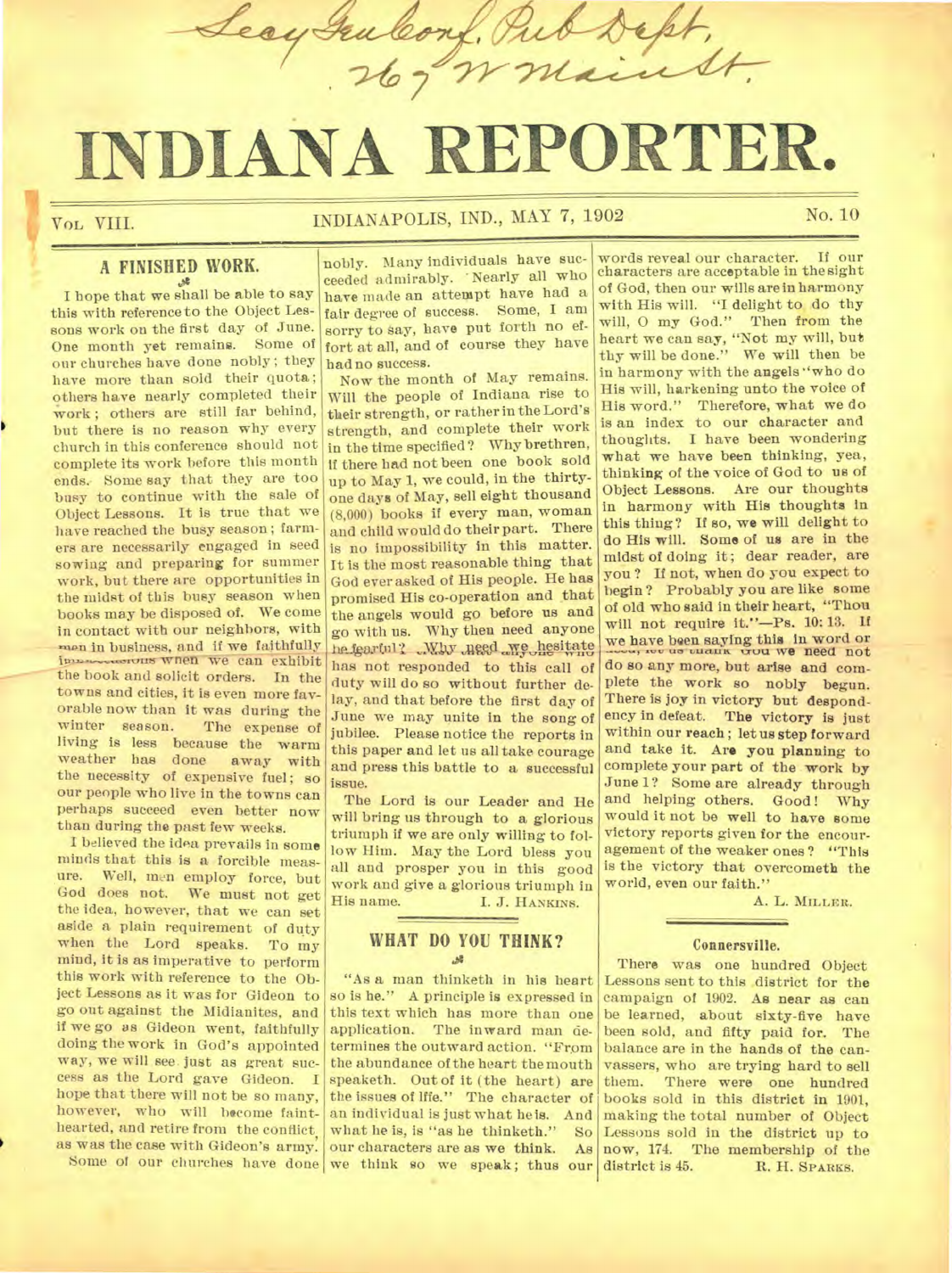### **THE INDIANA REPORTER.**

**PUBLISHED BY THE INDIANA CONFERENCE ASSOCIATION Of Seventh-day Adventists.** 

### **1311 CENTRAL AVENUE**

### **SUBSCRIPTION, Per Year - - 25 CENTS.**

If you are not a subscriber for the Reporter; send 25 cents for a year's subscription to 1311 Centwsil ave., Indianapolis, Ind.

Those receiving extra copies of this paper will confer a favor upon the publishers by distributing them among their Adventist neighbors. Church elders are expected to distribute them at their next church meeting.

Entered as second-class mail matter.

### **"I AM DISCOURAGED." ,se**

Well, then you are just where the enemy wants you to be. But read this testimony specially to canvassers : "Those who work for God will meet with discouragements ; but the promise is always theirs, 'Lo, I am with you always, even unto the end of the world.' God will give a most wonderful experience to those who will say, 'I believe the promise; I will not fail nor become discouraged.' "—Manual for Canvassers, p. 38.

"The Lord designs that the light He has given on the Scriptures shall **Rhine forth in** clear. briotht **rown o..i it** Is the duty of our canvassers to put forth a strong united effort that God's designs may be accomplished. A great and important work is be-<br>fore us. The enemy of souls realizes The enemy of souls realizes this, and he is uiing every means in his power to lead the canvasser to take up some other line of work. This **order of things should** be changed. God calls the canvassers back to their work," etc. Read further in *Manual for Canvassers,* p. 67. Brethren and sisters, there is no higer calling than the circulation of our literature. Let nothing discourage you. We will pray for you, and We will pray for you, and God promises His co-operation and We cannot expect more.

I. J. HANKINS.

# **ONE WORK.**

Why then should we not *all* have a part in every branch of the work? Every farmer and gardner should devote a piece of land to the Lord. Do it brethren, in faith, and see if he will not send sunshine and rain, and *give*  you fruit for his needy cause. 'I. J. H.

### **Ft. Wayne.**

Bro. Mann orders 31 more Object Lessons, which he says fills their quota. Good! I hope every church in the State will do likewise before J une 1.

**Monticello, Olive Branch, Idaville.** 

I left Chicago, April 9, reaching Monticllo the same day. We had<br>meeting that night. Friday I went meeting that night. to Olive Branch and remained there until Monday, April 21, and during this time we had meetings each evening, which were quite well attended ; we managed also to get a nice belfry and bell on the church. Sunday, April 20, we had a dedicatory service with a full house. 'The house is free from debt, and 28 cents in the treasury. I went to Idaville, met with the brethren there Monday and Tuesday nights. I reached home Wednesday, where I am doing what I can to en courage all in the work of selling<br>Object Lessons. We are having We are having some success, thank the Lord. I hope soon to be in the field for the sum-F. M. ROBERTS.

### **Council and Committee. Meeting.**

Commencing Friday evening, May 16, special services will be held in In dianapolis over Sabbath and Sunday. Eld. Wm. Covert, Prof. Sutherland, Bro. Huntington, who soon goes to Ontario, will be with us ; also some members of the conference committee. One question to be con-We invite any of our brethren of other churches, who may so desire,<br>to meet with us.  $1. J. H.$ to meet with us.

#### Elwood.

The work at this place is moving forward to victory in the Object Lessons work. We have done remarkably well since, we got started. and the Lord has blessed the work. Up to the present time we have sold and taken orders to the amount of \$34 50. We have 22 books on hand, but we think we will sell them all before *long.* We are all of good courage.

The Lord is calling for Joshuas and Calebs, who will stir the people and say, "We are plenty able to sell our quota of books that the Lord has given us the privilege of selling." These books are a check the Lord has placed in our hands, and He asks us to take them to the people and get them cashed that we might pay our debts. The membership at this place at present is twelve.

U. S. ANDERSON.

**Vice-President Lake Union Conference.**  You will be glad to know that Eld. Win. Covert has been elected to the

above office. We hope to have his counsel and his presence frequently in this State

It was decided that Indiana would hold no general camp-meeting this summer. We may have one or two local meetings. It may be that the money usually spent in going to camp-meeting could be given to the State school. Who wishes to do this?

We wish to appiont our State conference session at a time when Bro. Covert can be with us. He suggests an early meeting. What do you say? Will be glad to hear from any-<br>one.  $I_1$  HANKINS I. J. HANKINS.

### **CANVASSERS' REPORT.**

| DANIEL AND REVELATION.                                                        |                 |             |       |                           |                 |                   |  |  |
|-------------------------------------------------------------------------------|-----------------|-------------|-------|---------------------------|-----------------|-------------------|--|--|
| H.S. Browning, 64 6 1950                                                      | Hrs. Ord's Val. |             |       |                           | Helps,<br>33 80 |                   |  |  |
| <b>BIBLE READINGS</b>                                                         |                 |             |       |                           |                 |                   |  |  |
| G G Davis 84 7 14 25<br>R. H. Hazelton., 68 17 \$40 25                        |                 |             |       |                           |                 | 150<br>6 30       |  |  |
| MARVEL OF NATIONS.                                                            |                 |             |       |                           |                 |                   |  |  |
| Mattie Bailey_. 15<br>Lizzie Balley  24<br>Martha Lochrke 13<br>G. W. Gleason |                 | <b>BRAN</b> |       | 250<br>250<br>5 00<br>250 |                 | 150<br>8 75<br>25 |  |  |
| COMING KING.                                                                  |                 |             |       |                           |                 |                   |  |  |
| Mary J Darby 64 15 21 25<br>G. W. Gleason. 60 19                              |                 |             | 19 00 |                           |                 | 350<br>275        |  |  |
| HERALDS OF MORNING.                                                           |                 |             |       |                           |                 |                   |  |  |
| Ella VanHook 12                                                               |                 | -3          | 425   |                           |                 | 3 25              |  |  |
| GREAT CONTROVERSY.                                                            |                 |             |       |                           |                 |                   |  |  |
| Mallie E Keeper Vinue bl orl7.50 6 00                                         |                 |             |       |                           |                 |                   |  |  |
| value of helps, \$61 00 Total value<br>82892                                  |                 |             |       |                           |                 |                   |  |  |

#### **Idaville, Olive Branch, Honey Creek.**

10.

We have 57 members in this district with an allotment of two hundred and sixty-eight books. Of this number we report 57 sold for cash, with orders for **36 to be delivered**  later, leaving 175 yet to be sold in order to fully meet the mind of the Lord. This church, having a nominal membership of 20, with lees than half that number actively engage, have already disposed of more than half their quota, and are determined to complete it before they lay down their arms. My brethren, why should we so long delay the Lord's work? If we would arise as one man in an energetic effort, we could cast off the shackles of debt in less than a week. "Let us go up at once and possess the land, for we are well able to overcome it."

The following is a statement of the work in this field.

**IDAVILLE-33** members, 132 books alloted, 45 sold, 87 unsold.

**HONEY CREEK-20** members, 80 books alloted, 44 sold, 36 unsold.

alloted, 44 sold, 36 unsold.<br>OLIVE BRANCH-14 members, 56 books<br>alloted, 4 sold, 52 unsold.

Brethren, pray for us here, that we may push the work with zeal.

J. E. COLLINS.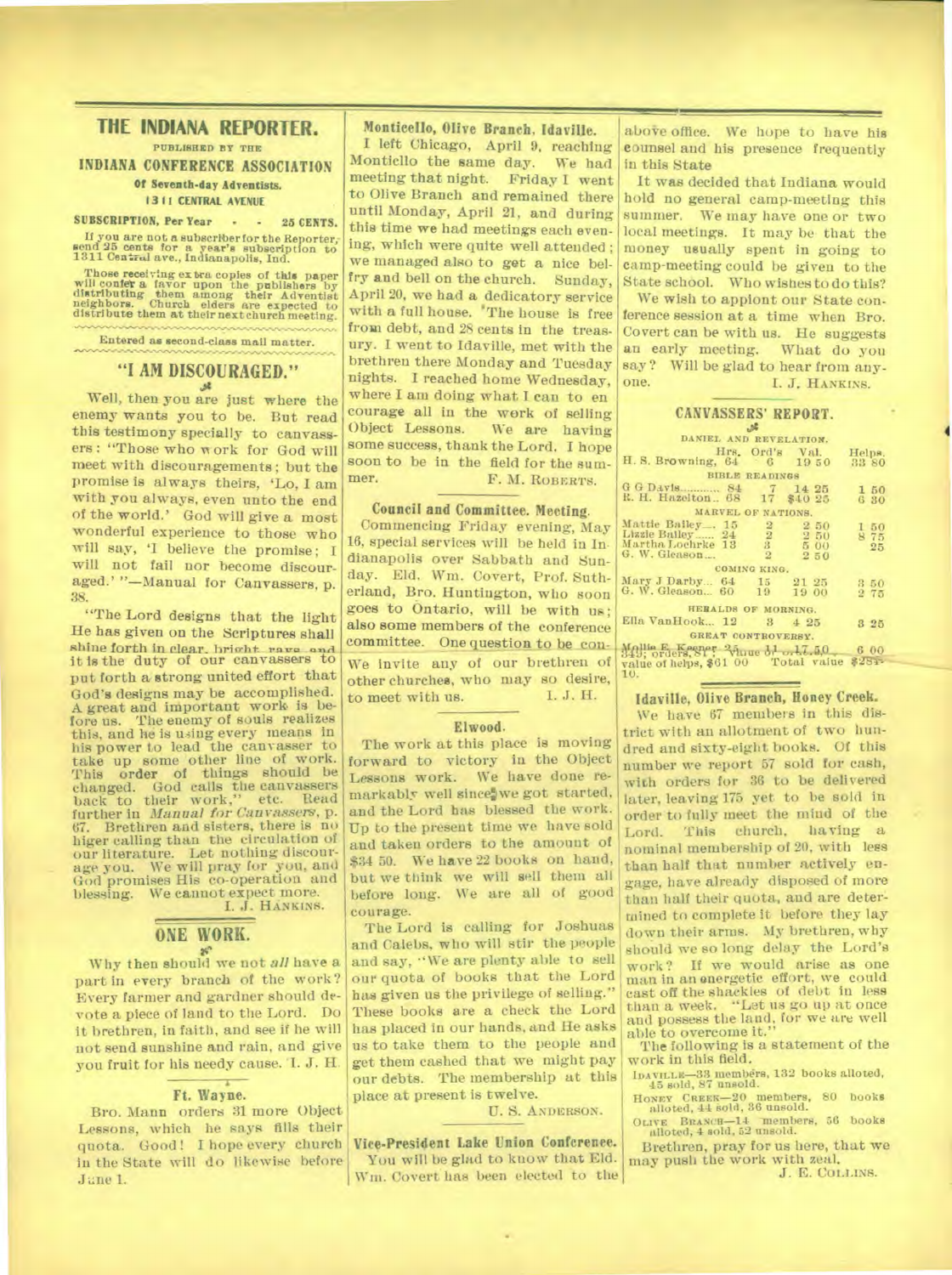

### The Same Unbelief.

The experiences of ancient Israel was written for us, that we might profit by their mistakes. God says, "Let us labor therefore, \* \* \* lest any man fall after the same unbelief."-Heb. 4:11. "They turned back and tempted God, and limited the Holy "They One of Israel."-Ps. 78: 41. said, Can God furnish a table in the wilderness? \* \* \* can He give bread also? can he provide flesh?"-Ps. 78:-19, 20. God was calling his people out of Egypt that they might be a light to the world. So He is to-day. Are we manifesting the same unbelief? When God calls us to sell our literature, do we say, "Can He furnish a table? can Hegive bread also, while selling the books?" How many in this State would spend all their time in canvassing if they could make a living? When we say we cannot make a living and engage in God's work what is det with provide for us? or is it the "same unbelief?" The Lord say, "Go ye also into the vineyard, and whatsoever is right I will give you."-Matt. 20: 4. Do we believe He will fullfill His promises? or shall we do something whereby we can provide a table for ourselves? F. L. MOODY.

"The reason why so many have failed in the canvassing work is that they were not genuine Christians: they did not know the Spirit of conversion. They had a theory as to how the work should be done, but they did not feel their dependence upon God."

"Humble, fervent prayer would do more in behalf of the circulation of our books than all the embellishments in the world. \* \* \* Then pray and work, and work and pray, and the Lord will work with you."

"The world is asleep, and as watchmen, they-the canvassersare to ring the warning bell to awake the sleepers to their danger. The churches know not the time of their visitation. Often they can best learn the truth through the efforts of the canvasser."

"This is the very work the Lord desires His people to do at this time. All who consecrate themselves to God to work as canvassers are assisting to give the last message of warning to the world. We cannot too highly estimate this work."

"God calls upon His people to act like living men, and not be indolent, sluggish, and indifferent. We must carry the publications to the people. \* \* \* My soul was agonized as I saw the indifference of our people who The make so high a profession. blood of souls will be on the garments of very many who now feel at ease and irresponsible."

Who will go forth now with our our publications? The Lord imparts a fitness for the work to every man and woman who will co-operate with divine power. All the requisite talent, courage, perseverance, faith and tact will come as they put the armour on. A great work is to be done in our world, and human agencies will surely respond to the demand."

All the above paragraphs are taken from the Manual for Canvassers.

F. L. MOODY.

**Bar** Bro. Shrock has been delivering quite successfully. One day he took 9 orders, and one afternoon, 7. Fifty books have been delivered by Bro. and Sr. Shrock and the church, and they have 50 yet to deliver. Bro. Shrock says: "Of course the longer we work here the more orders we have, as we can take orders faster<br>than we can deliver." He thinks no man in the State dreaded this campaign more than he did, but his mind now is expressed in these words: "Unless superior orders to the contrary, every laborer should<br>push this work to completion." "He further says: "I am convinced that the man who excuses himself loses a rich blessing." Who else thinks so?

### Fire at Wolf Lake.

On April 22, the swamp south-east of Wolf Lake took fire, and the high wind carried the flames to the west end of the village, burning the M. E. Church, eleven houses and several barns. Bro. O. O. Marvin, who wrote me says: "Our house and all we had burned; we saved nothing.' Bro. Marvin was at work away from home, and returned in the evening to find only his wife and child saved from the fire. They have no Who will help money nor clothing. this family in their time of need? Send to Wolf Lake. I. J. H.

### REPORF TITHES FOR MARCH.

| Overdraft April 1, 1902        |                             | \$909 98  |
|--------------------------------|-----------------------------|-----------|
|                                | 31<br>7                     |           |
|                                | 32<br>78                    |           |
| Barber's Mills                 | OO.<br>4                    |           |
|                                | 41<br>26                    |           |
|                                | 19<br>10                    |           |
|                                | 25<br>35                    |           |
|                                | 7<br>77                     |           |
| Evansville                     | 13<br>48                    |           |
|                                | 46<br>60                    |           |
| Etna Green                     | 2<br>$\sigma$               |           |
| Frankton                       | 23<br>09                    |           |
|                                | 8<br>40                     |           |
|                                | 21<br>30                    |           |
|                                | 52<br>49                    |           |
| Individuals                    | 53<br>90                    |           |
| Indianapolis                   | $_{\bf 23}$<br>$_{\rm 250}$ |           |
| Jonesboro,                     | 30<br>10                    |           |
|                                | O()<br>10                   |           |
|                                | 20<br>115                   |           |
|                                | 12<br>$^{32}$               |           |
|                                | g<br>00                     |           |
|                                | 23<br>58                    |           |
|                                | 6<br>40                     |           |
|                                | 26<br>40                    |           |
| Mechanicsburg                  | 42<br>30                    |           |
|                                | 42<br>43                    |           |
| Middletown                     | 32<br>49                    |           |
| Muncie                         | 17<br>17                    |           |
|                                | $13\,$<br>09                |           |
| Mt.                            | 30<br>00                    |           |
|                                | 42<br>56                    |           |
| Noblesville                    | 3<br>60                     |           |
| New Marion,                    | 15<br>67                    |           |
| Olivet Chapel                  | 86<br>00                    |           |
| Olive Branch                   | 78<br>16                    |           |
|                                | 20<br>00                    |           |
| Patricksburg                   | 11<br>15                    |           |
| Princeton                      | 97<br>5                     |           |
|                                | 37<br>23                    |           |
|                                | 29<br>85                    |           |
|                                | $5\overline{5}$<br>00       |           |
|                                | 12<br>75                    |           |
|                                | 34 35                       |           |
| South Bend<br>Terre Haute      | 86<br>77                    |           |
|                                | 20<br>00                    |           |
|                                | 47<br>20                    |           |
| Waldron                        | 34<br>36                    |           |
| Walkerton                      | 31<br>60                    |           |
|                                | 31<br>50                    |           |
| West Liberty                   |                             |           |
| Received during Apr., 1,531 78 |                             |           |
| Paid laborers and Lake         |                             |           |
| Union Conference               |                             | \$1,091 3 |
|                                |                             |           |

\$1,091 32

Over Draft, May 1, 1902. \$469 69

### **SECOND HAND FOOD.**

We naturally shrink from wearing second-hand clothing, not so much because we consider it beneath our dignity to do so, but because we object to what is likely to accompany such clothing.

It is passing strange that while the best elements of society refuse to patronize the second-hand clothing store, they seem so perfectly willing to patronize the butcher shop, which is nothing less than a second-hand food store. The contamination that accompanies the second-hand cloth-<br>ing would infect only the skin, but<br>that which is obtained from the second-hand food store is taken inside the body itself; and just to the extent that it contains disease and waste products, it will taint and contaminate the entire body.

So long as it is possible for us to secured from the lap of nature direct clean grain preparations, luscious fruits, and nutritious nut products, why should we ever for a moment entertain the idea that they may be improved by first feeding<br>them to an ox to assist in building up the tissues of that animal.

DAVID PAULSON.